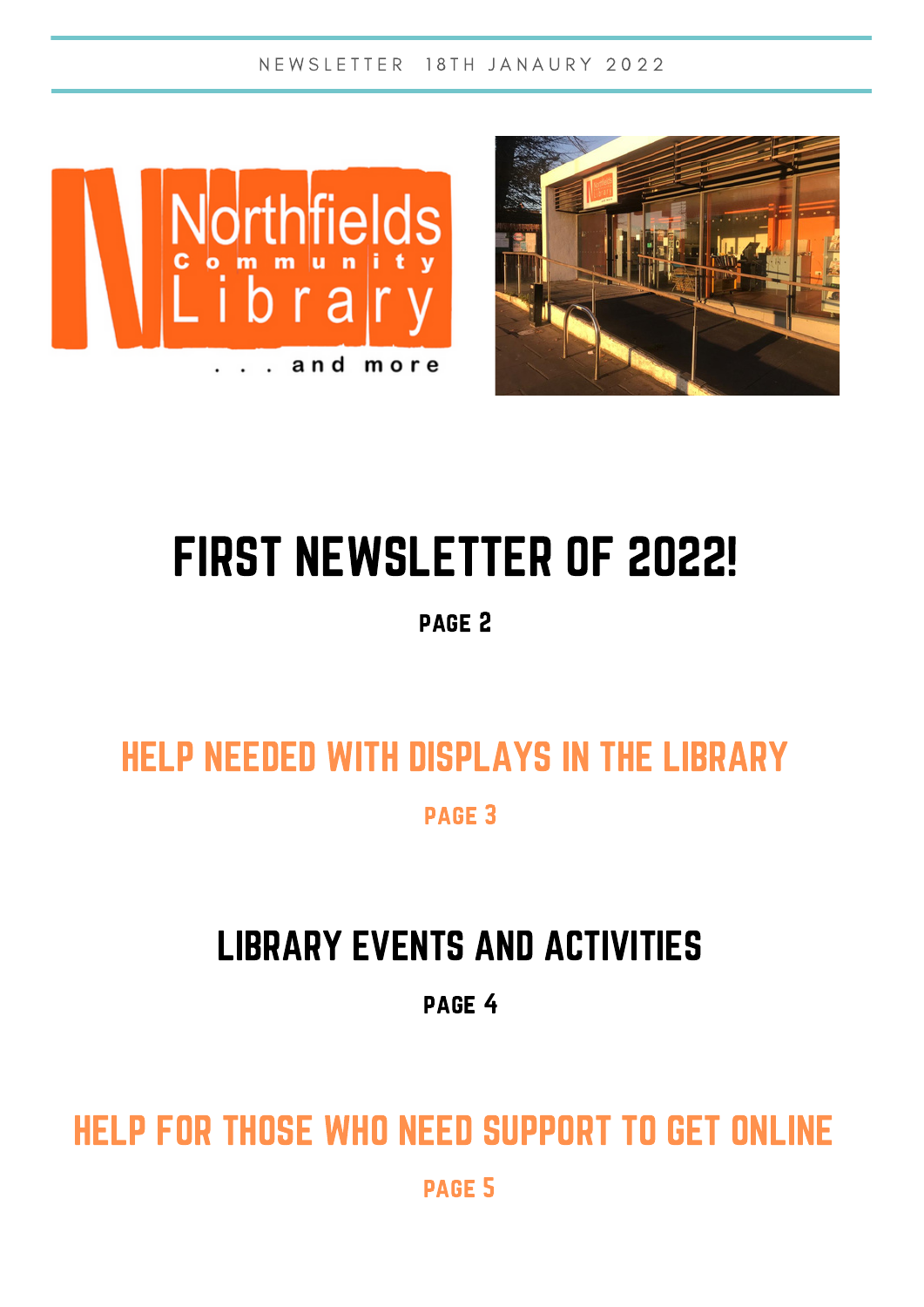## LIBRARY NEWS

### **NORTHFIELDS COMMUNITY LIBRARY CURRENT OPENING TIMES**

**Saturdays: 10:00am - 4:00pm Tuesdays: 10:00am - 7:00pm Wednesdays: 1:00pm to 4:00pm Thursdays: 10:00am - 1:00pm**

## **A BELATED HAPPY NEW YEAR TO LIBRARY VOLUNTEERS AND SUPPORTERS!**

So here we are, already half way through January! We hope you had a happy time over the holiday period and not too many Christmases were affected by the Omicron wave.

The library reopened on 4th January and we have managed to keep all the shifts going, thanks to the many volunteers who have covered for absences due to illness or the need for self isolation.

Once the current Covid surge has diminished we will be looking to further extend our opening hours - we are so fortunate to have such a strong volunteer body, with more people expressing interest in joining our team.

Today's newsletter is just a short update - more news as soon as we have it. A request for assistance with library displays is on page 3.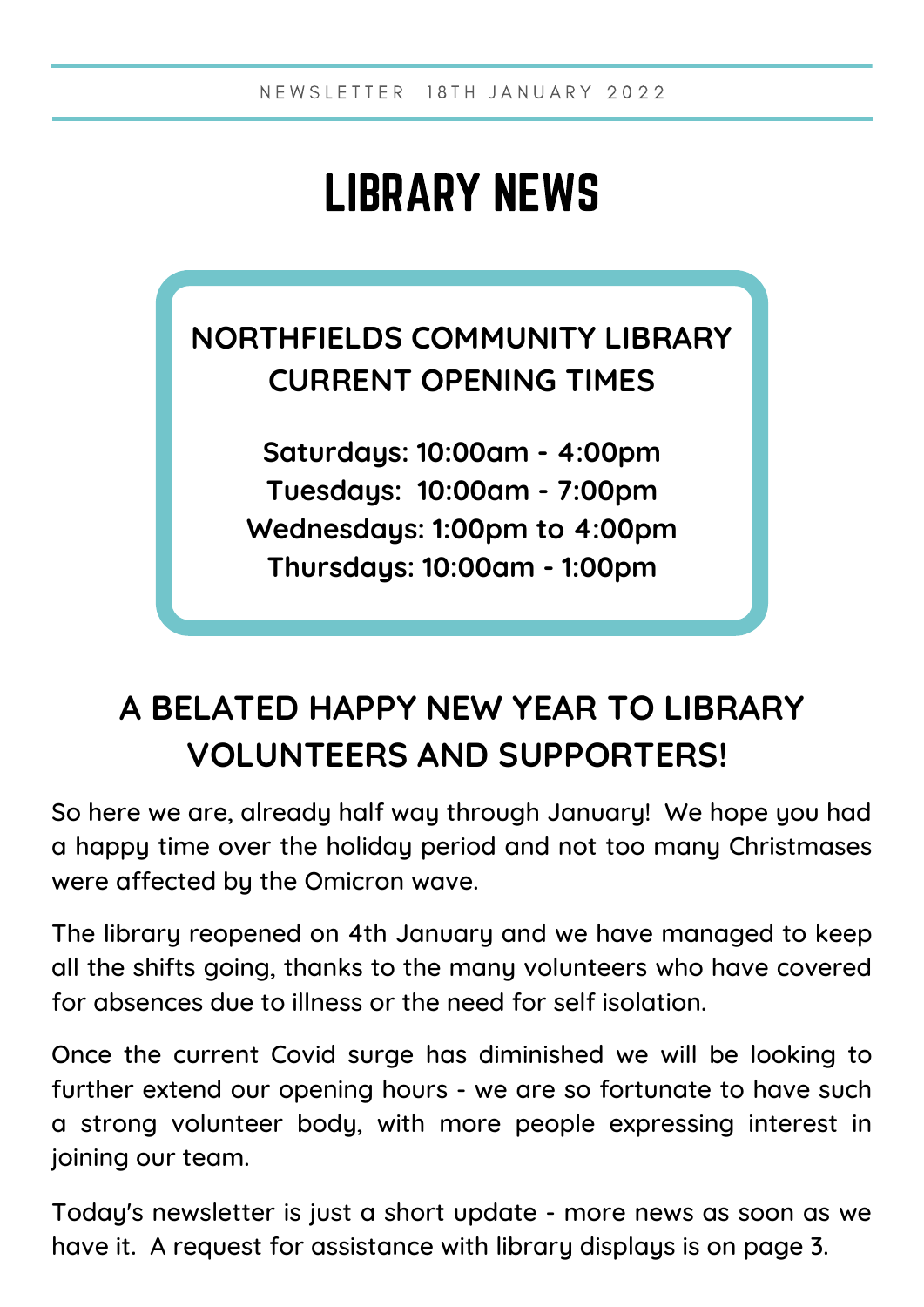## LIBRARY NEWS



### **COULD YOU HELP WITH DISPLAYS IN THE LIBRARY?**

#### **A message from Linda Macdonald, who manages the displays in the library:**

"The next three months' themes for displays in the library window are:

January; Holocaust Memorial and Burns Night February; Valentines March; Women's History Month

If you would like to get involved we need help with finding the appropriate books in the library, making decorations, and being part of the planning and organising team. You can either join us on a regular basis or just chose one type of task or one theme."

Please contact **[getintouchncl@outlook.com](mailto:getintouchncl@outlook.com)** if you would like to help.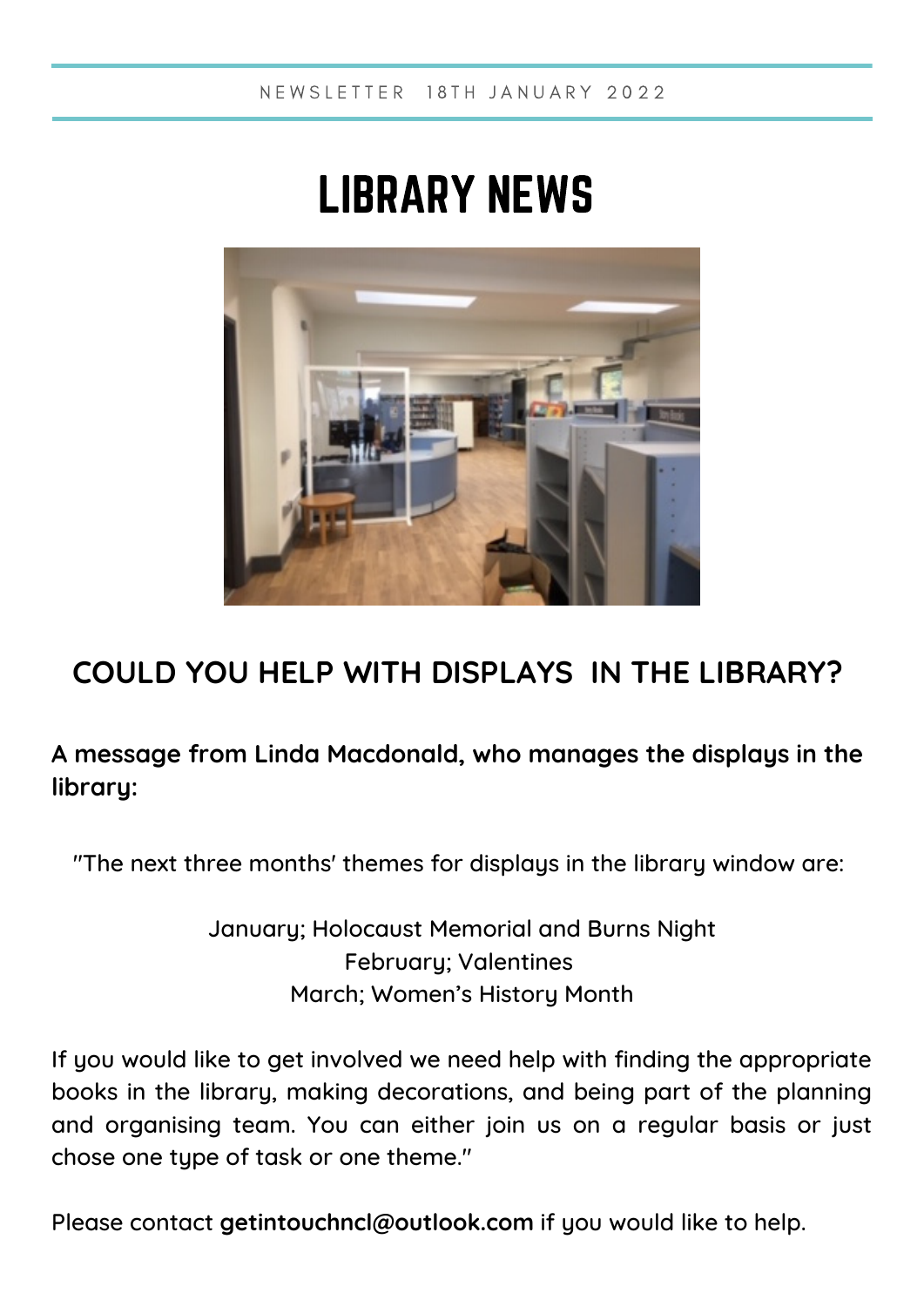## library events and activities

### northfields community library book club

#### next meeting: 8:00pm, Tuesday 8th February, 2022

The Book Club meets once a month, usually on Zoom on Tuesday evenings. The Club has been growing steadily since we launched and now has twelve regular members. We read a mixture of fiction and non-fiction titles,chosen by different members fo the group each month.

New members are always welcome. If you would like to join us please email **getintouchncl@outlook.com** with the heading Book Club.

### future events in the library

We're still not able to hold group events in the library while Covid cases remain high everywhere.

There have been many requests for Rhyme Time and Storytime sessions for children and carers and we hope to reinstate these as early as possible in 2022. Similarly we plan to offer events and activities for adults and young people and will update you as soon as we can.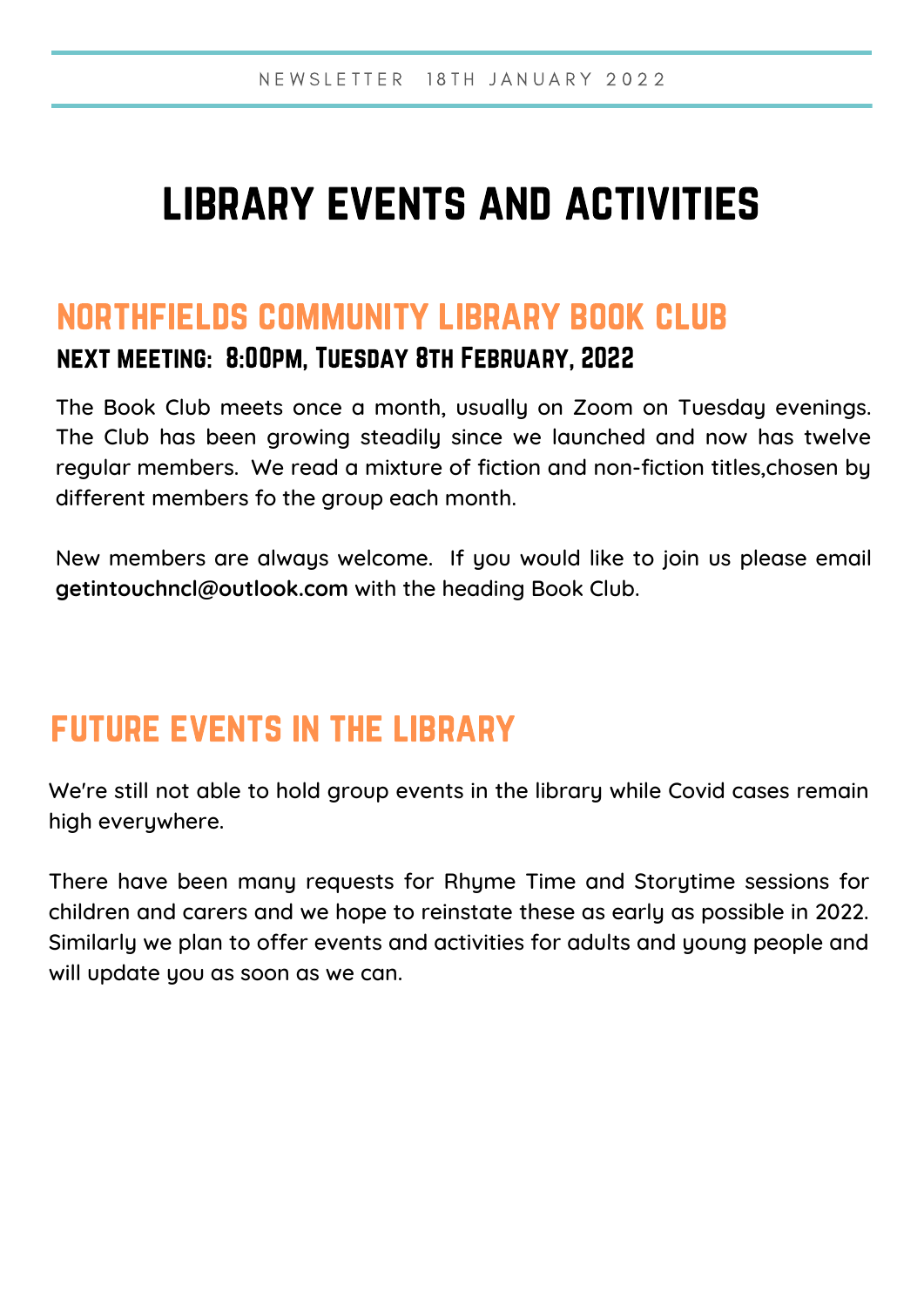## A NOTICE FOR THOSE WHO MIGHT NEED HELP WITH BASIC **IT SKILLS - PLEASE SHARE WITH ANYONE YOU KNOW!**

## Free support for you to get online



- √ Would you like to make more use of your computer or phone?
- √ Would you like to reserve library books or pay your council tax online?
- √ Would you like to email friends and family or call them over the internet?
- √ Would you like to search and apply for jobs online?
- √ Would you like to know how to apply for **Universal Credit and other benefits** online?



If the answer is 'Yes', then get in touch with Northfields Community Library. We have a local Digital Champion who can help you learn more about using phones, computers and the internet. Whether you're a complete beginner or you're trying something new to you, you will receive free and friendly support.



Pop into Northfields Library or give us a call during our opening hours on 020 8579 2394. Please give us your phone number and tell us what you would like to learn and we will be in touch.